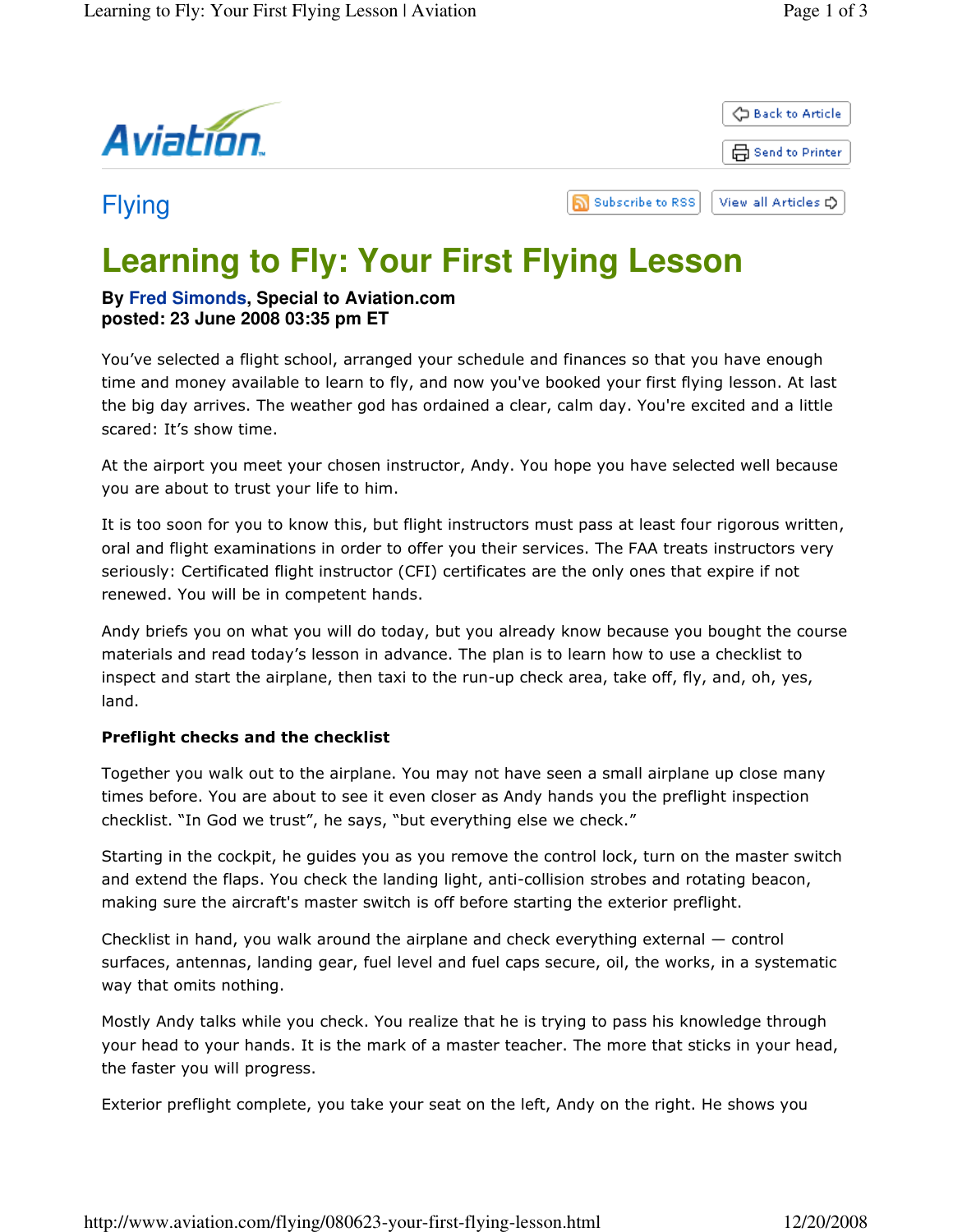where the fire extinguisher is and how to use it. Then he shows you how to use your seat belt, and how to operate the doors.

Engine start is again done from the checklist. Now Andy shows you how to taxi with the rudder pedals, brakes and throttle. With his help, but less and less, you steer the airplane to the run-up area where you will perform necessary preflight checks: flight controls, engine run-up, instruments, trim and more. Andy explains all and finally it is done. Time to take off.

#### It's time to take off

You taxi the airplane onto the runway. It seems to extend forever, and for the moment it's all yours. With Andy's guidance, and his hands on his own set of controls, you smoothly add full power. Engine's good, the airspeed indicator springs to life.

You are so mesmerized by all that's happening around you, all so new, that Andy has to begin pulling the yoke back at "rotation" speed, 55 knots. But your hands are working again, you add your own pull and suddenly the ground drops away and the runway disappears beneath the nose. You have just made your first takeoff. Oh, man.

Climbing out, Andy suggests an airspeed of 75 knots. To obtain this, he shows you how raising the nose lowers the airspeed and lowering it raises airspeed. You push and pull, but it doesn't make sense yet. No surprise here. You have never operated in three dimensions before! You watch as Andy pins the airspeed needle on 75 knots. He has "good hands" and you are envious. "I can't wait to fly like that", you think. You will.

You're still absorbing many new sounds and sights as Andy shows you how to level off and trim the airplane for straight and level flight as you head out to the practice area, a chunk of airspace designated for training.

#### Demonstrating stability and making turns

On the way he demonstrates the airplane's stability  $-$  how it tends to fly straight and level on its own. It seems the less he controls it, the better it flies. Hmm. Gotta ask about that later.

In the practice area, Andy asks you to watch as he demonstrates a gentle medium-banked turn (about 30 degrees of bank). Relax, there will be no roller-coaster maneuvers. Then he asks you to follow with him on the controls as he does another. Finally he asks you to do some turns by yourself. He offers suggestions and encouragement, but also is silent sometimes to let you sort things out and learn your own way.

Too soon it is time to head back, but you have no idea where the airport is! Andy obviously knows the area, and his sharp eyes pick out the airport. You don't see it until you are much closer, but hey, it's your first lesson and it's okay to cut yourself some slack.

#### Landing

Landing calls for another checklist and a descent. Andy explains, but not too much. He knows you are a little overwhelmed. As you reduce power, the airplane descends. Vigilant for other air traffic, Andy explains the basics as you enter the traffic pattern.